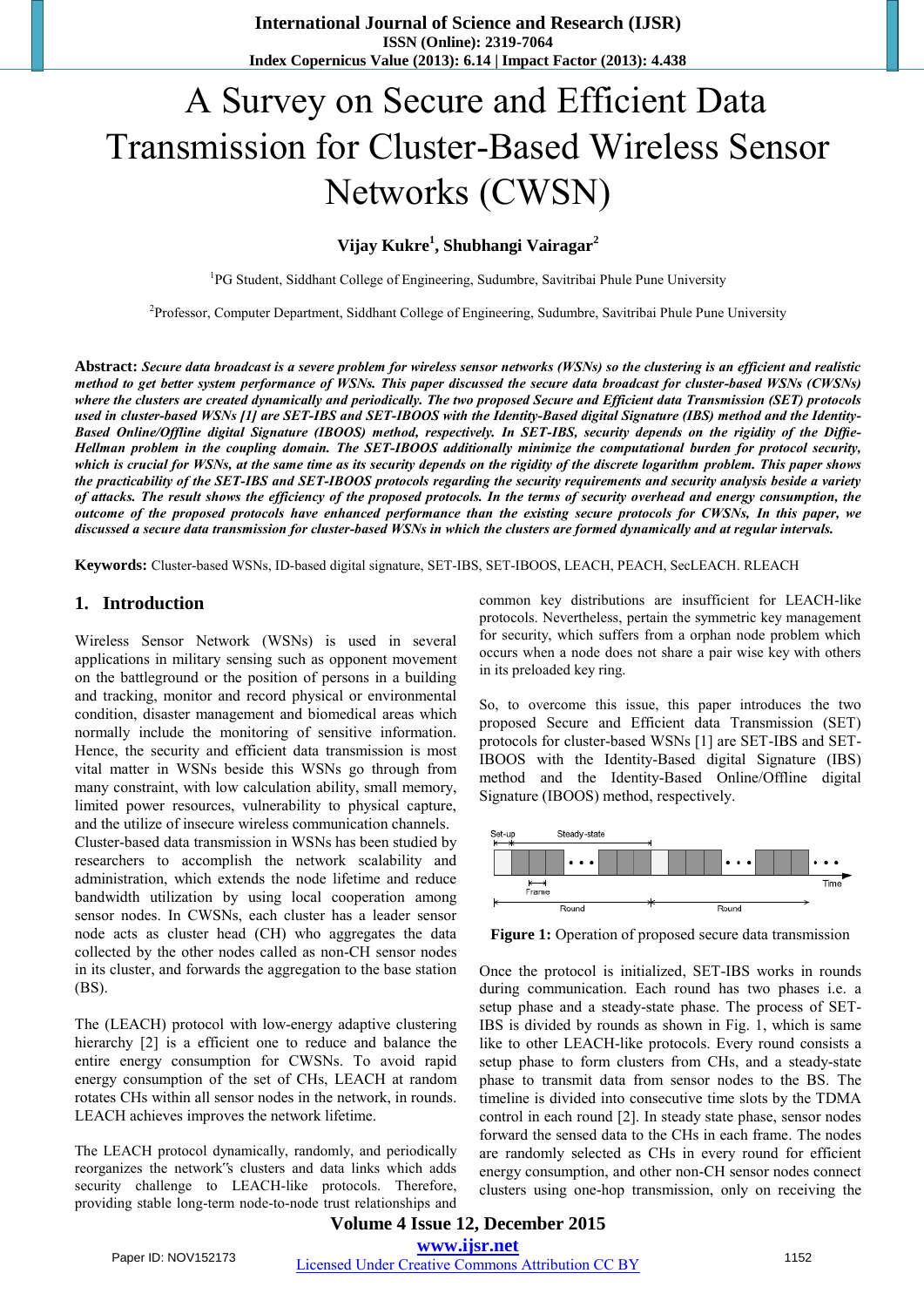highest received signal strength of CHs. To select CHs in a next round, every sensor node fixes a random number and compares it with a threshold. The sensor node is selected as a CH for the current round if the value is less than the threshold. Thus, the new CHs are self-selected based by the sensor nodes themselves only on their local decisions; so, SET-IBS operates exclusive of data transmission with each other in the CH rotations.

## **2. Literature Survey**

In paper [2], they develop and assess low-energy adaptive clustering hierarchy (LEACH), protocol architecture for micro-sensor networks which integrate the ideas of energyefficient cluster-based routing and media access jointly with application-specific data aggregation to get excellent performance with respect to system lifetime, latency, and application-perceived quality. LEACH provides algorithms for adapting clusters, a new, distributed cluster configuration technique which provides self-organization of huge numbers of nodes and rotating cluster head positions to uniformly distribute the energy load between all the nodes, and techniques to provide distributed signal processing to save communication resources. The results prove that LEACH can enhance the system lifetime with respect to magnitude as compared with general-purpose multi-hop methods. The *disadvantage* of LEACH is that sensors must broadcast data to the cluster head during their allocated TDMA slot continuously so it does not save energy consumption. While implementing LEACH, all nodes are inside the communication range of each other and the Base Station but this limits the scalability of the protocol. The *advantage* is that the cluster head position rotates among all nodes by ensuring that requires the lowest transmitting power reduces energy dissipation and latency in data transfer.

| Set-up                                             | Steady-state | Frame | Round                                                                                                         |  |
|----------------------------------------------------|--------------|-------|---------------------------------------------------------------------------------------------------------------|--|
|                                                    |              |       | ET BEIDEN EINER EIN BEREICHEN EIN ERRECHTET ERRECHTET ERRECHTET EIN ERRECHTET EIN ERRECHTET EIN ERRECHTET EIN |  |
| <b>Figure 2:</b> Time line showing LEACH operation |              |       |                                                                                                               |  |

The working process of LEACH is split up into *rounds and* each round starts with a set-up phase where the clusters are arranged, next a steady-state phase in which data are forwarded from the nodes to the cluster head and BS, as shown Fig. 2.

In paper [3], they propose PEACH protocol that is a powerefficient and adaptive clustering hierarchy protocol for wireless sensor networks. The PEACH protocol makes the clusters with no additional burden and provides adaptive multi-level clustering and also can be used for both locationunaware and location-aware wireless sensor networks. The PEACH considerably minimizes energy utilization of each node and increases the network life span, as compared to existing clustering protocols. The performance of PEACH is not much so affected by the distribution of sensor nodes as compared to other clustering protocols. The advantages of PEACH protocol are that it provides longer network lifetime, smaller and unbiased energy consumption, and better scalability as compared to existing clustering protocols and also support the adaptive multi-level hierarchical clustering The disadvantage of this protocol is it does not provide security.

In paper [4], initially they study the problem of adding security to cluster-based sensor networks where clusters are created dynamically and periodically for LEACH protocol. So efficient security communications in LEACH protocols, they have proposed SecLEACH, protocol which is customized version of LEACH which uses random key predistribution and µTESLA which provides authenticated broadcast to secure hierarchical WSNs with dynamic cluster configuration with rotating CHs. Here they have solved the orphan node problem by adding small protocol which allows the "already adopted children" to bring back the orphans node into their clusters. The numbers of orphan nodes impact on the performance of the network. As SecLEACH does not provide pair-wise communication so, the biggest security issue in SecLEACH is possible to be its resiliency not in favour of node captures. In SecLEACH, due to the constraints forced by key sharing, not all CHs are reachable to all ordinary nodes.

In paper [5], they study adding security to cluster-based routing protocols for wireless sensor networks which consisted of sensor nodes with harshly restricted resources, so they suggest a security solution for LEACH a protocol where the clusters are formed dynamically and periodically. The solution provided by authors use enhanced Random Pair-wise Keys (RPK) method based on probability, a definite number nodes shared key are stored in each node"s memory, ensuring network"s connectivity by keeping probability of connection. The optimized security method that depends on symmetric key methods which shows that security of RLEACH has been enhanced, with reduction in energy utilization and very less operating cost. The disadvantages of RLEACH are, larger number of groups lead shorter lifetime as it establishes security mechanism by means of key management which increase the energy consumption. Secondly, if smaller the number of groups, it decreases the energy consumption of establishing shared-key but reduce the security.

A serious security need is authentication to avoid attacks against secure communication in Wireless Sensor Networks (WSNs) and to reduce DoS attacks use the limited resources of sensor nodes. Resource restraint of sensor nodes are main trouble while applying strong public key cryptographic based mechanisms in WSNs. To deal with the problem of authentication in WSNs, in paper [6] they have proposed secure and efficient structure for authentic transmission by sensor nodes and for external user authentication, which uses identity based online/offline signature schemes. The main purpose of this structure are to allow all sensor nodes in the network, initially, to transmit an authenticated message speedily; secondly, to confirm the transmitted message sender and the message contents; and lastly, to confirm the authenticity of an external user. The projected structure is also evaluated by the most secure and efficient identity-based signature (IBS) schemes.

The main advantage of this system is its re-usability means reused with new IBS and IBOOS schemes for security to

### **Volume 4 Issue 12, December 2015**

**www.ijsr.net**